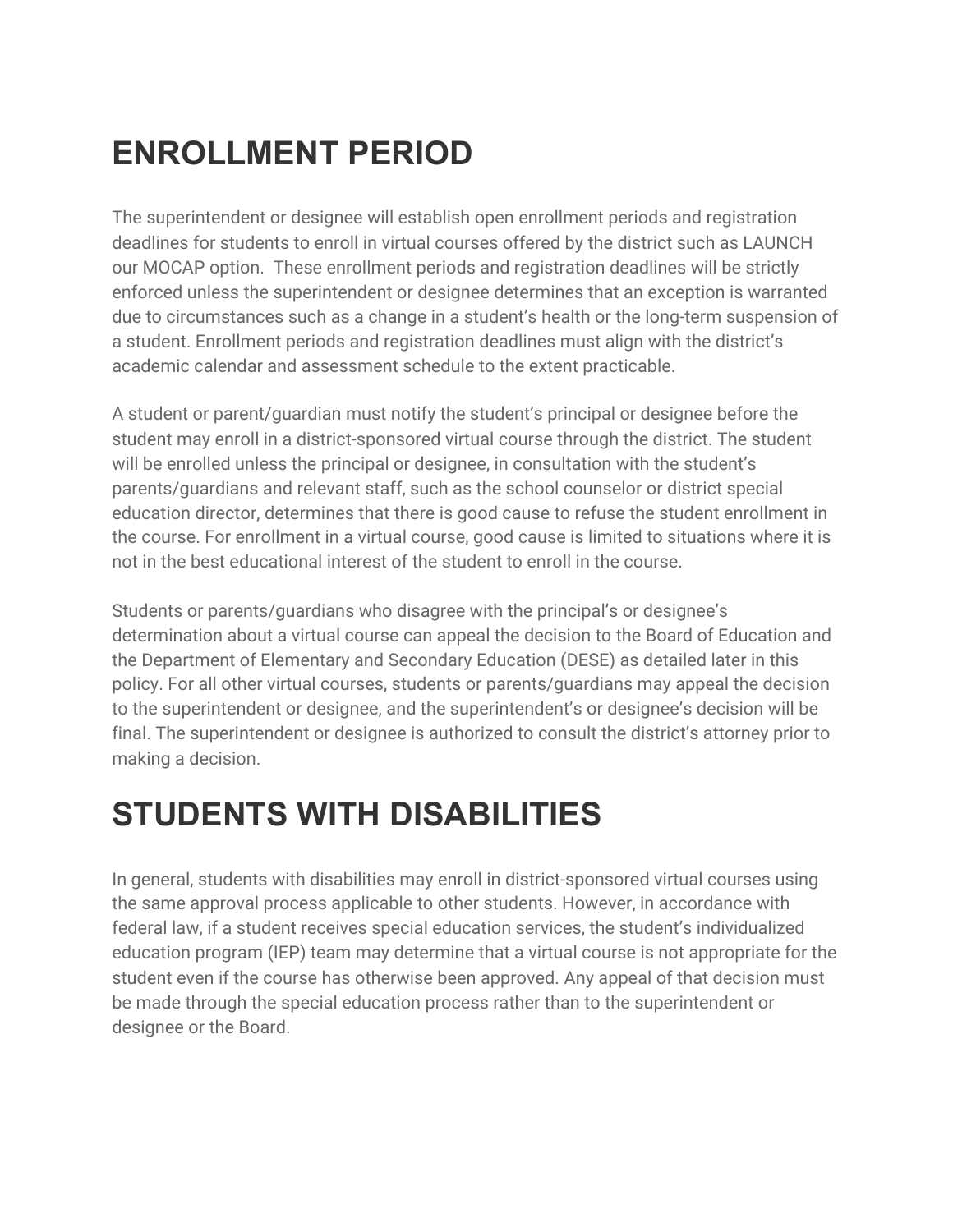If a student who is receiving accommodations for a disability under Section 504 of the Rehabilitation Act (Section 504) is enrolled in a virtual course, the student's Section 504 team will determine whether any additional accommodations are necessary for the student.

## **ATTENDANCE AND COMPLETION**

Students who enroll in district-sponsored virtual courses through the district are expected to actively participate in those courses with the goal of completing the course. If a student does not actively participate in a course or is not successful in the course, the district may remove the student from the virtual course and refuse to enroll the student in virtual courses in the future.

Students enrolled in virtual courses are expected to complete all course requirements in the time allotted for the course. Extensions of time to complete a virtual course will be permitted only in situations where the completion of the course in the allotted time would be impossible due to factors not controlled by the student.

Students enrolled in a district-sponsored course through the district will be considered in attendance for state aid purposes in accordance with the law. A completed virtual course shall be counted as no less than 95 percent attendance for purposes of A+ eligibility.

# **END OF COURSE (EOC) EXAMINATIONS**

Students are required to take state-required EOC examinations administered by the district regardless of whether the course for which the examination is required was taken virtually or in the traditional classroom.

# **NOTICE**

The district will inform students and parents/guardians in handbooks, registration documents, and on the homepage of the district's website of the option to enroll in virtual courses, including courses offered through Edgenuity, as required by law.

### **MOCAP**

In accordance with state law, the district will pay the cost of student enrollment in virtual courses as long as: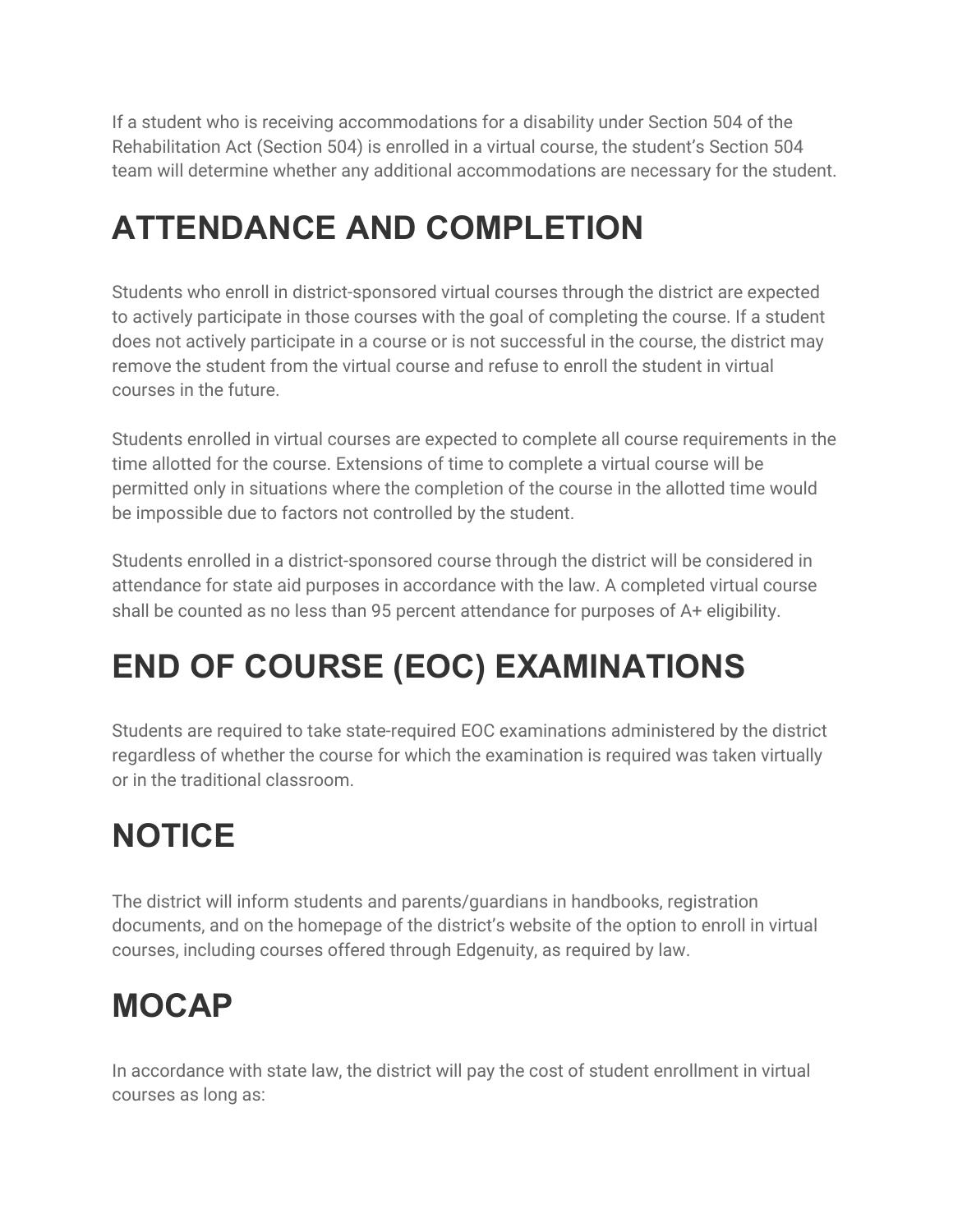1. The student meets eligibility requirements;

2. The student has approval for enrollment in accordance with this policy; and

3. Taking the course does not cause the student to exceed full-time enrollment in the district.

In addition to the requirements listed above and in accordance with the law, a student is eligible to enroll in a virtual course through the district if:

1. The student resides in and is enrolled in the district on a full-time basis;

2. The student has attended a public school or charter school for at least one semester immediately prior to enrolling in a virtual course;\* and

3. The enrollment is approved by the principal or designee.

\*A student will be excused from this requirement if he or she has a documented medical or psychological diagnosis or condition that prevented the student from attending a school in the district during the previous semester.

The district is not obligated to provide students with computers, equipment, or Internet access to take a virtual course unless otherwise required by law to accommodate a student with a disability.

District counselors or certified staff will develop an individual career and academic plan (ICAP) for district students enrolled in three or more virtual courses. If a student already has an ICAP, the plan will be reviewed and modified as necessary. In accordance with the law, school counselors cannot be required to make the final decision regarding a student's enrollment in a virtual course.

### **APPEAL**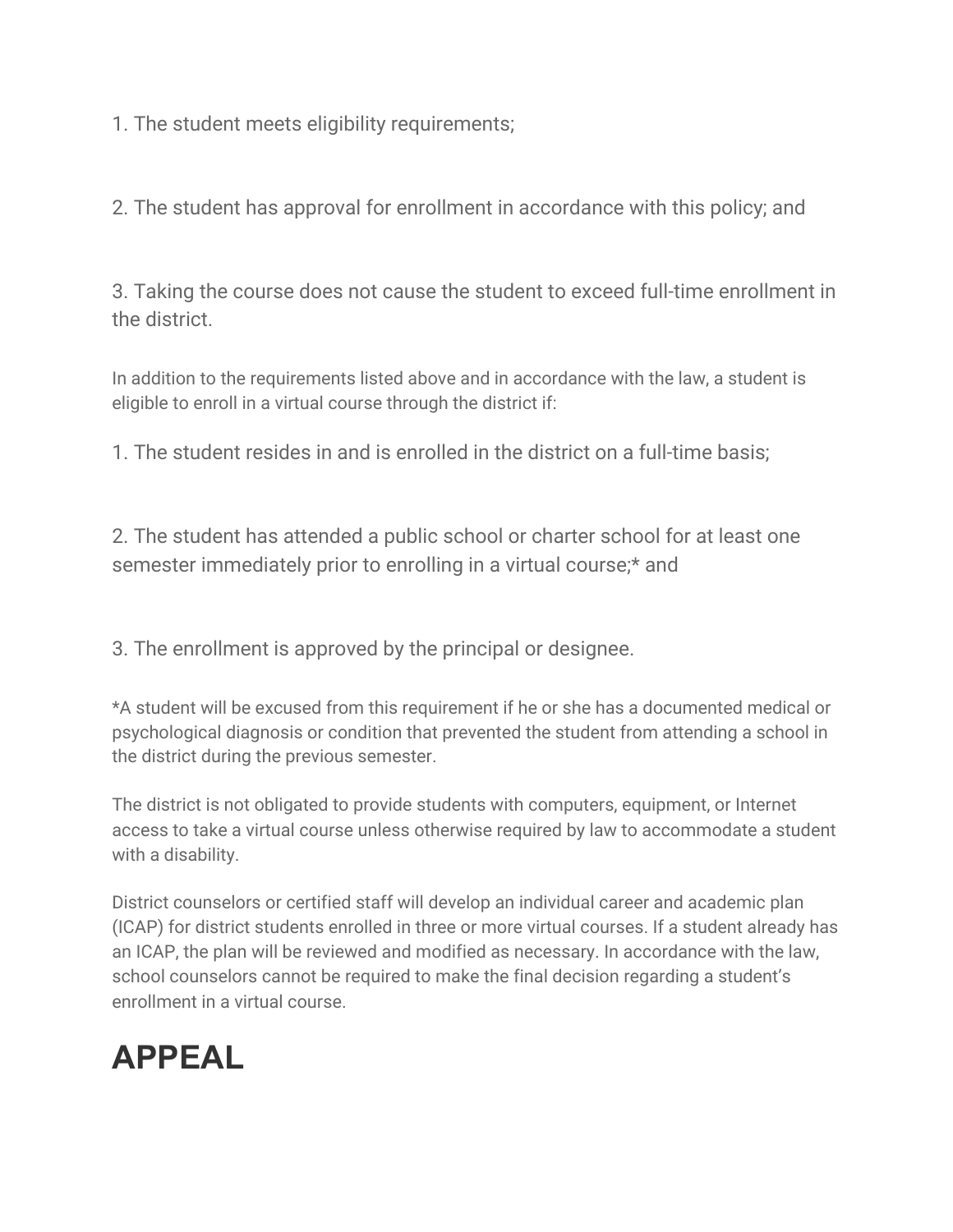If the principal or designee determines that it is not in a student's best educational interest to take a virtual course, the student and the parents/guardians will be notified in writing, provided an explanation for the decision, and informed that the student or parents/guardians may appeal the decision to the Board. However, if the student is receiving special education services, the student's IEP team will make the final decision regarding student enrollment in a virtual course in accordance with federal law, and the decision must be appealed through the special education process rather than through the Board.

If the student or parent/guardian appeals to the Board, the principal or designee will provide the Board with written reasons for denying the student's enrollment, and the student or parent/guardian will provide written reasons the student should be allowed to take the course. Both documents will be retained by the Board and will be incorporated into the minutes. In addition, the student, parents/guardians, and the principal or designee will be allowed to present their arguments at a Board meeting.

The appeal to the Board shall be held in closed session. The Board will consider the information presented and release a written decision within 30 calendar days of the meeting. The student or parents/guardians may appeal the decision to DESE. The appeal to DESE must be filed within seven days of the Board's final decision.

## **PAYMENT**

The district will pay a virtual course provider a monthly prorated amount based on a student's completion of assignments and assessments, subject to the cost limitations in state law. The district will stop making monthly payments if a student discontinues enrollment. The superintendent or designee is authorized to negotiate lower course rates with providers when possible.

### **MONITORING AND REPORTING**

The district will monitor the progress and success of students enrolled in virtual courses. The district may remove a student from a course if it does not meet the educational needs of the student. The district may terminate access to a course or refuse to allow students to enroll in a virtual course if the district determines that the course is not meeting the educational needs of the students enrolled in the course.

All concerns regarding the quality or delivery of a virtual course will be reported to DESE. The district may consider concerns regarding the quality of a course when making approval